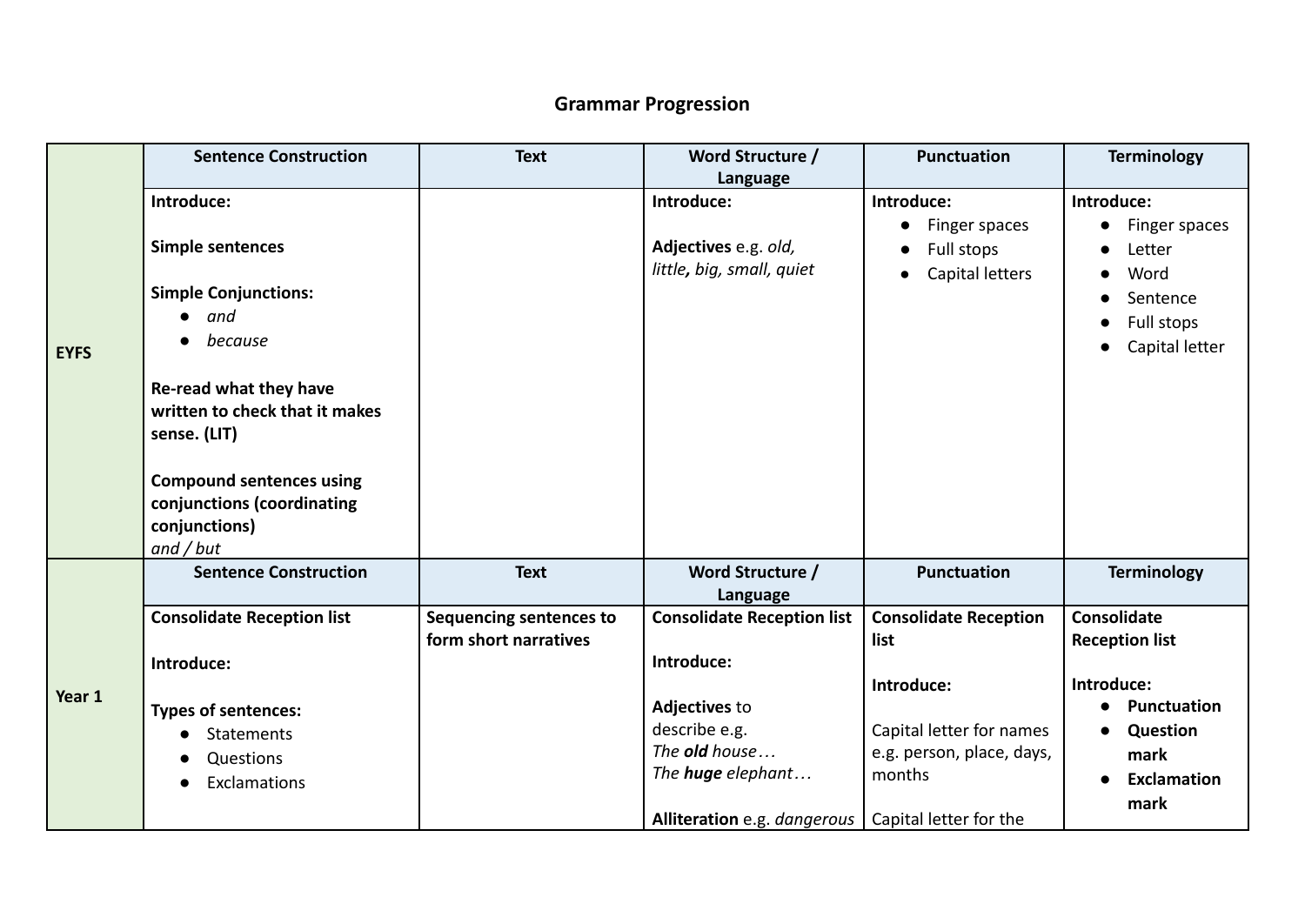| Simple Conjunctions: and, or, but,<br>so, because<br>Simple sentences e.g.<br>I went to the park.                                                                                                                                                                                            | dragon slimy snake<br>Time Conjunctions e.g.<br>First, switch on the red<br>button.                                                                                       | personal pronoun I<br><b>Question marks</b><br><b>Exclamation marks</b> | • Singular/<br>plural<br>• Adjectives |
|----------------------------------------------------------------------------------------------------------------------------------------------------------------------------------------------------------------------------------------------------------------------------------------------|---------------------------------------------------------------------------------------------------------------------------------------------------------------------------|-------------------------------------------------------------------------|---------------------------------------|
| The castle is haunted.                                                                                                                                                                                                                                                                       | Next, wait for the<br>green light to flash                                                                                                                                |                                                                         |                                       |
| <b>Embellished simple sentences</b><br>using adjectives e.g.<br>The giant had an enormous<br>beard. Red squirrels enjoy eating<br>delicious nuts.                                                                                                                                            | Regular plural noun<br>suffixes $-s$ or $-es$ e.g.<br>dog, dogs; wish, wishes<br><b>Suffixes</b> that can be                                                              |                                                                         |                                       |
| <b>Compound sentences using</b><br>coordinating conjunctions and, or,<br>but, so e.g.<br>The children played on the<br>swings and slid down the slide.<br>Spiders can be small or they can<br>be large.<br>Charlie hid but Sally found him.<br>It was raining so they put on<br>their coats. | added to verbs (e.g.<br>helping, helped, helper)<br>How the prefix un-<br>changes the meaning of<br>verbs and adjectives e.g.<br>unkind or undoing<br>e.g. untie the boat |                                                                         |                                       |
| <b>Complex sentences using</b><br>'because' e.g. I think that he is<br>unhappy <b>because</b> he has a<br>miserable face.                                                                                                                                                                    |                                                                                                                                                                           |                                                                         |                                       |
| 'Run' - Repetition for rhythm<br>e.g. He walked and he walked<br>and he walked.                                                                                                                                                                                                              |                                                                                                                                                                           |                                                                         |                                       |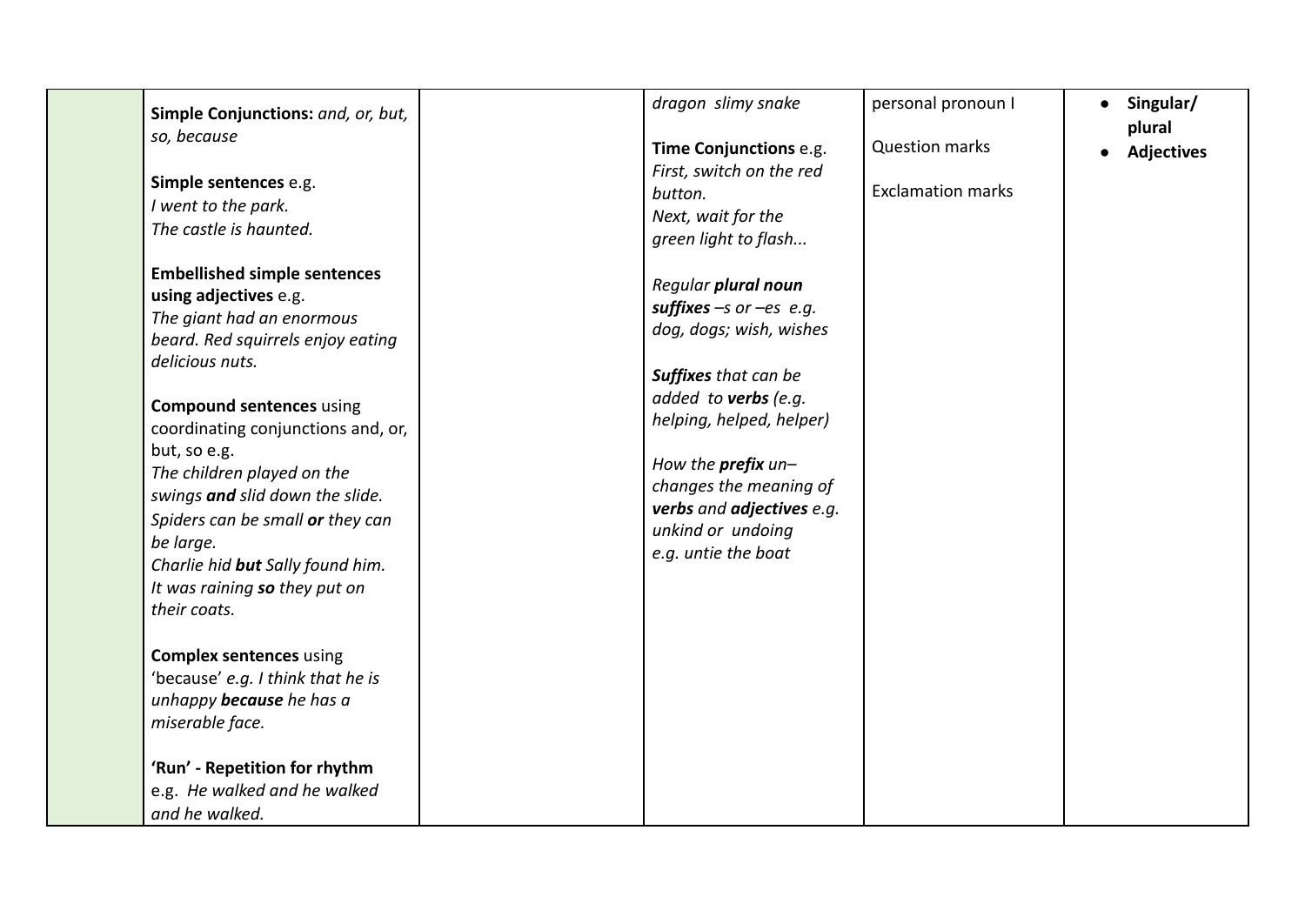|                   | Repetition for description e.g.<br>a lean cat, a mean cat, a green<br>dragon, a fiery dragon<br><b>Sentence Construction</b>                                                                                                                                                                                                                                                                                                                                                                   | <b>Text</b>                                                                                                                                                                                                                                                                             | Word Structure /<br>Language                                                                                                                                                                                                                                                                                                                                                                                                                    | <b>Punctuation</b>                                                                                                                                                                                                                                                                                                                                                                        | <b>Terminology</b>                                                                                                                                                                                                                                                                                                                |
|-------------------|------------------------------------------------------------------------------------------------------------------------------------------------------------------------------------------------------------------------------------------------------------------------------------------------------------------------------------------------------------------------------------------------------------------------------------------------------------------------------------------------|-----------------------------------------------------------------------------------------------------------------------------------------------------------------------------------------------------------------------------------------------------------------------------------------|-------------------------------------------------------------------------------------------------------------------------------------------------------------------------------------------------------------------------------------------------------------------------------------------------------------------------------------------------------------------------------------------------------------------------------------------------|-------------------------------------------------------------------------------------------------------------------------------------------------------------------------------------------------------------------------------------------------------------------------------------------------------------------------------------------------------------------------------------------|-----------------------------------------------------------------------------------------------------------------------------------------------------------------------------------------------------------------------------------------------------------------------------------------------------------------------------------|
| Year <sub>2</sub> | <b>Consolidate Year 1 list</b><br>Introduce:<br><b>Types of sentences:</b><br>Statements<br>Questions<br>Exclamations<br>Commands<br>Vary openers to sentences<br><b>Embellished simple sentences</b><br>using:<br>Adjectives e.g. The boys peeped<br>inside the dark cave.<br>Adverbs e.g. Tom ran quickly<br>down the hill.<br>Secure use of compound<br>sentences (Coordination)<br>using conjunctions: and, or,<br>but, so<br><b>Complex sentences</b><br>(subordination) using: when, if, | <b>Consolidate Year 1 list</b><br>Correct choice and<br>consistent use of present<br>tense and past tense<br>throughout writing<br>Use of the progressive form<br>of verbs in the present and<br>past tense to mark actions<br>in progress e.g.<br>She is drumming.<br>He was shouting. | <b>Consolidate Year 1</b><br>list<br>Introduce:<br><b>Expanded noun phrases</b><br>e.g.<br>The scary, old woman<br>Squirrels have long, bushy<br>tails.<br><b>Adverbs for</b><br>description e.g. Snow<br>fell gently and covered<br>the cottage in the<br>wood.<br><b>Adverbs for information</b><br>e.g.<br>Lift the pot carefully onto<br>the tray.<br>The river quickly flooded<br>the town.<br><b>Generalisers for</b><br>information e.g. | <b>Consolidate Year 1 list</b><br>Introduce:<br><b>Demarcate sentences:</b><br>Capital letters<br>$\bullet$<br>Full stops<br><b>Question marks</b><br>Exclamation<br>marks<br><b>Commas to separate</b><br>items in a list<br><b>Apostrophes to mark</b><br>contracted forms in<br>spelling e.g. don't, can't<br><b>Apostrophes to mark</b><br>singular possession e.g.<br>the cat's name | <b>Consolidate Year 1</b><br>list<br>Introduce:<br>• Apostrophe<br>for<br>contractions<br>and singular<br>possession<br>Comma<br>Compound<br>sentence<br><b>Suffix</b><br><b>Verb</b><br><b>Adverb</b><br><b>Statement</b><br>Question<br><b>Exclamation</b><br>Command<br>Tense (past,<br>present)<br><b>Noun</b><br>Noun phrase |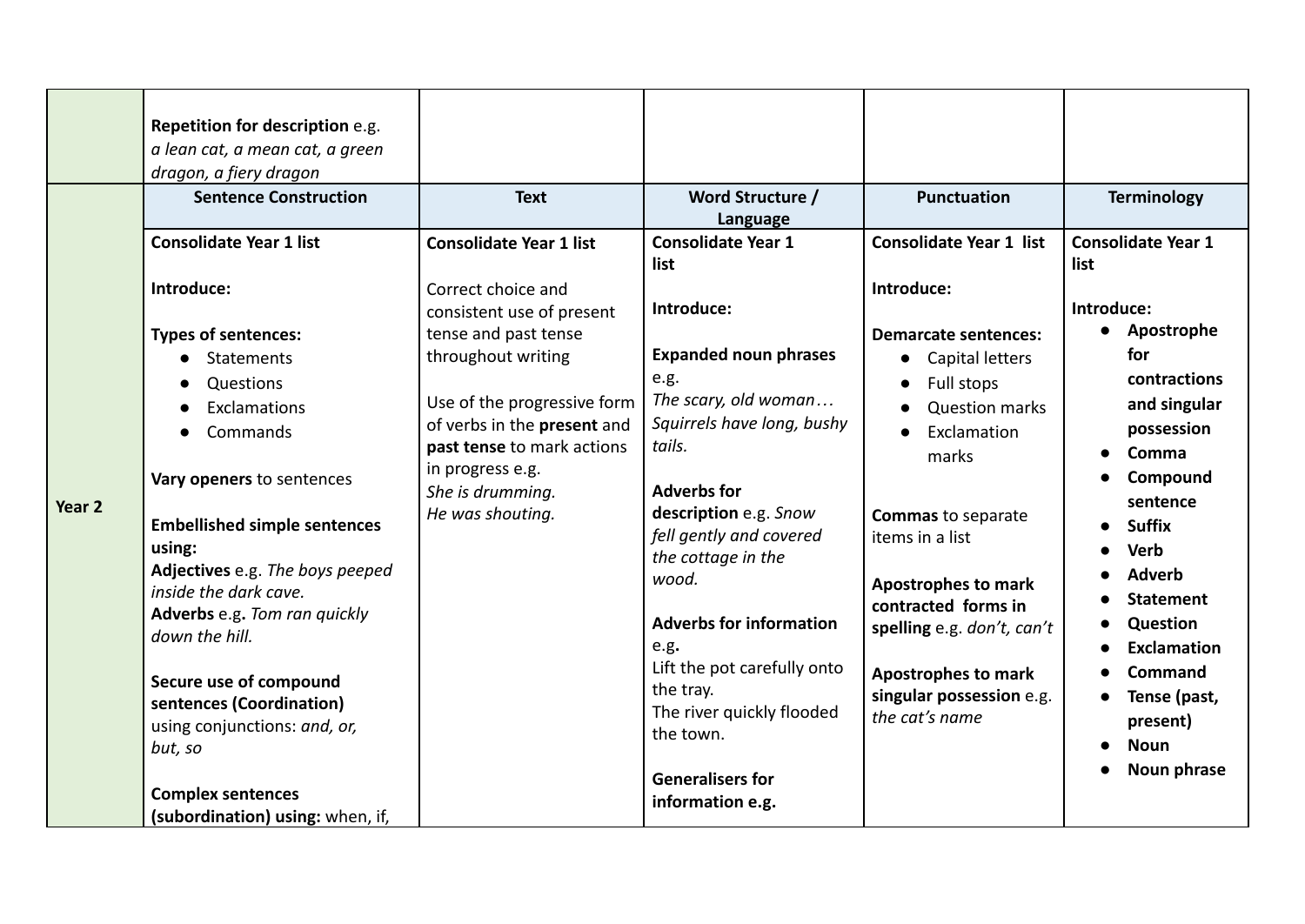|                   | that, who                                                                                                                                                                                                                           |                                                                                | Most dogs<br>Some cats                                                                                                                                                                                                                                    |                                                                                            |                                          |
|-------------------|-------------------------------------------------------------------------------------------------------------------------------------------------------------------------------------------------------------------------------------|--------------------------------------------------------------------------------|-----------------------------------------------------------------------------------------------------------------------------------------------------------------------------------------------------------------------------------------------------------|--------------------------------------------------------------------------------------------|------------------------------------------|
|                   | <b>Expanded noun phrases</b><br>e.g. lots of people, plenty<br>of food<br>List of 3 for description e.g.<br>He wore old shoes, a dark cloak<br>and a red hat.<br>African elephants have long<br>trunks, curly tusks and large ears. |                                                                                | Formation of nouns using<br>suffixes such as -ness, -er<br>and by compounding [for<br>example, whiteboard,<br>superman]<br>Formation of adjectives<br>using suffixes such as -ful,<br>$-$ less<br>Use of the suffixes -er and<br>-est to form comparisons |                                                                                            |                                          |
|                   | <b>Sentence Construction</b>                                                                                                                                                                                                        | <b>Text</b>                                                                    | of adjectives and adverbs<br>Word Structure /                                                                                                                                                                                                             | <b>Punctuation</b>                                                                         | <b>Terminology</b>                       |
|                   |                                                                                                                                                                                                                                     |                                                                                | Language                                                                                                                                                                                                                                                  |                                                                                            |                                          |
|                   | <b>Consolidate Year 2 list</b>                                                                                                                                                                                                      | <b>Consolidate Year 2 list</b>                                                 | <b>Consolidate Year 2 list</b>                                                                                                                                                                                                                            | <b>Consolidate Year 2 list</b>                                                             | <b>Consolidate Year 2</b>                |
|                   | Introduce:                                                                                                                                                                                                                          | <b>Introduction of paragraphs</b>                                              | Introduce:                                                                                                                                                                                                                                                | Introduce:                                                                                 | list                                     |
|                   | Vary long and short sentences:<br>Long sentences to add                                                                                                                                                                             | as a way to group related<br>material.                                         | <b>Prepositions</b>                                                                                                                                                                                                                                       | Use of inverted<br>commas for direct                                                       | Introduce:<br>Word family<br>Conjunction |
| Year <sub>3</sub> | description or<br>information.                                                                                                                                                                                                      | Headings and sub-heading<br>to aid presentation                                | Powerful verbs e.g. stare,<br>tremble, slither                                                                                                                                                                                                            | speech                                                                                     | Preposition<br>Direct speech             |
|                   | Short sentences for<br>emphasis and making key<br>points                                                                                                                                                                            | Use of the present perfect<br>form of verbs instead of<br>the simple past e.g. | <b>Dialogue</b><br>-powerful speech<br>verb e.g.                                                                                                                                                                                                          | Use of commas after<br>fronted adverbials<br>e.g. Later that day, I<br>heard the bad news. | Inverted<br>commas<br>Prefix             |
|                   | Secure use of                                                                                                                                                                                                                       | He has gone out to play<br>contrasted with He went                             | "Hello," she whispered.                                                                                                                                                                                                                                   |                                                                                            | Consonant/<br>Vowel                      |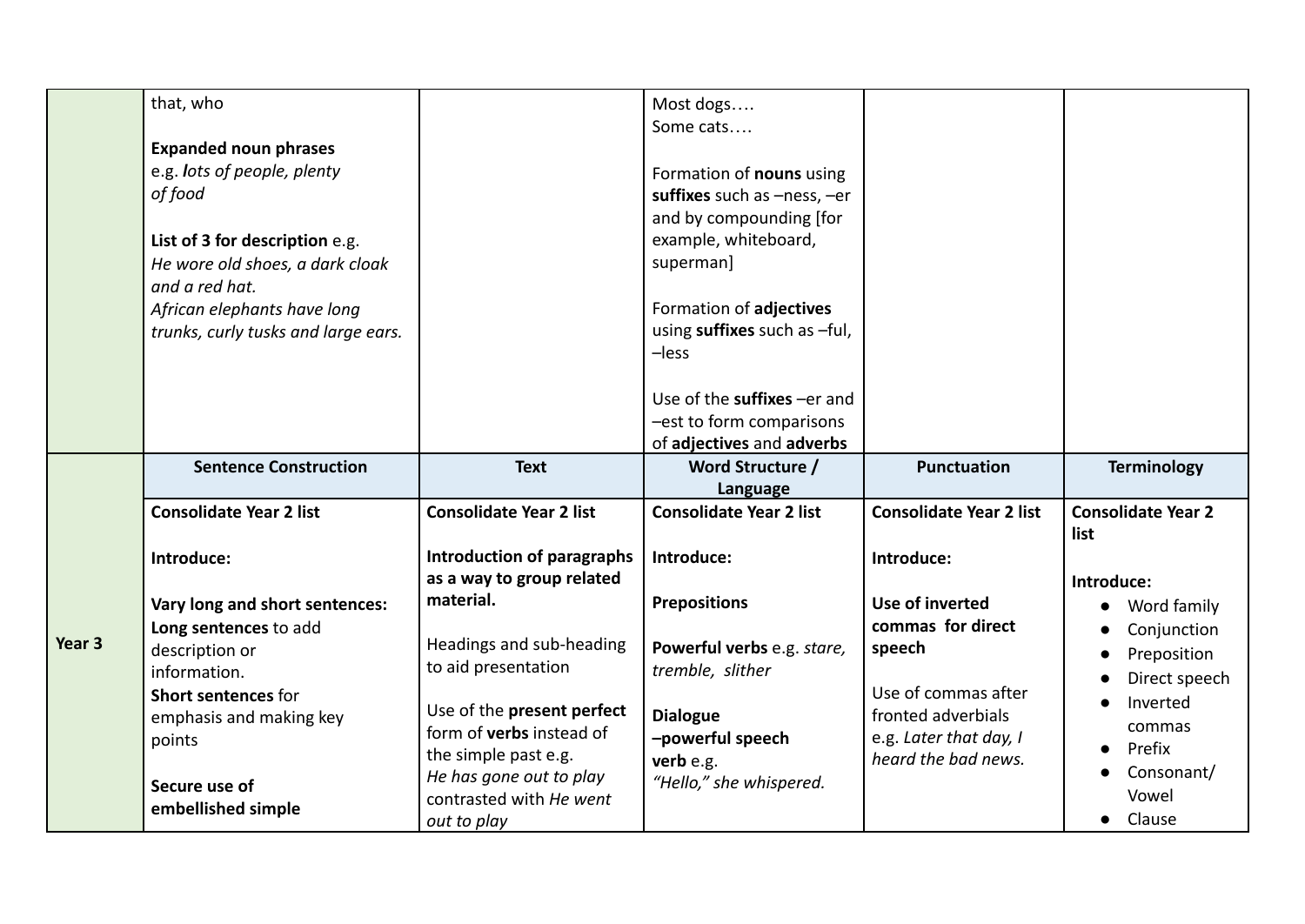| sentences.<br>Adverb starters to add detail e.g.<br>Carefully, she crawled along the<br>floor of the cave<br>Amazingly, small insects can<br><b>Adverbial phrases (fronted</b><br>adverbials) used as a 'where',<br>'when' or 'how' starter e.g.<br>A few days ago, we discovered a<br>hidden box.<br>At the back of the eye, is the<br>retina.<br>In a strange way, he looked at<br>me.<br><b>Prepositional phrases to place</b><br>the action e.g.<br>on the mat<br>behind the tree<br>in the air<br><b>Compound sentences</b><br>(Coordination) using<br>conjunctions: and/ or / but / so<br>/for/nor/yet<br><b>Develop complex sentences</b><br>(Subordination) with range of<br>subordinating conjunctions | <b>Topic sentences to</b><br>introduce non-fiction<br>paragraphs e.g. Dragons<br>are found across the world. | More specific/technical<br>vocabulary to add detail<br>e.g.<br>A few dragons of this<br>variety can breathe on any<br>creature and turn it to<br>stone immediately.<br>Drops of rain pounded on<br>the corrugated, tin roof.<br><b>Nouns formed from</b><br>prefixes e.g. auto, super,<br>anti<br><b>Word Families based on</b><br>common words e.g.<br>teacher-teach<br>beauty - beautiful<br>Use of determiners a or<br>an according to whether<br>next word begins with a<br>vowel e.g. a rock, an<br>open box<br>Onomatopoeia<br><b>Similes</b> | Subordinate<br>$\bullet$<br>clause<br>Synonyms<br>Fronted<br>adverbial<br>Onomatopoei<br>a<br>Similes<br>Complex<br>sentences |
|-----------------------------------------------------------------------------------------------------------------------------------------------------------------------------------------------------------------------------------------------------------------------------------------------------------------------------------------------------------------------------------------------------------------------------------------------------------------------------------------------------------------------------------------------------------------------------------------------------------------------------------------------------------------------------------------------------------------|--------------------------------------------------------------------------------------------------------------|-----------------------------------------------------------------------------------------------------------------------------------------------------------------------------------------------------------------------------------------------------------------------------------------------------------------------------------------------------------------------------------------------------------------------------------------------------------------------------------------------------------------------------------------------------|-------------------------------------------------------------------------------------------------------------------------------|
|                                                                                                                                                                                                                                                                                                                                                                                                                                                                                                                                                                                                                                                                                                                 |                                                                                                              |                                                                                                                                                                                                                                                                                                                                                                                                                                                                                                                                                     |                                                                                                                               |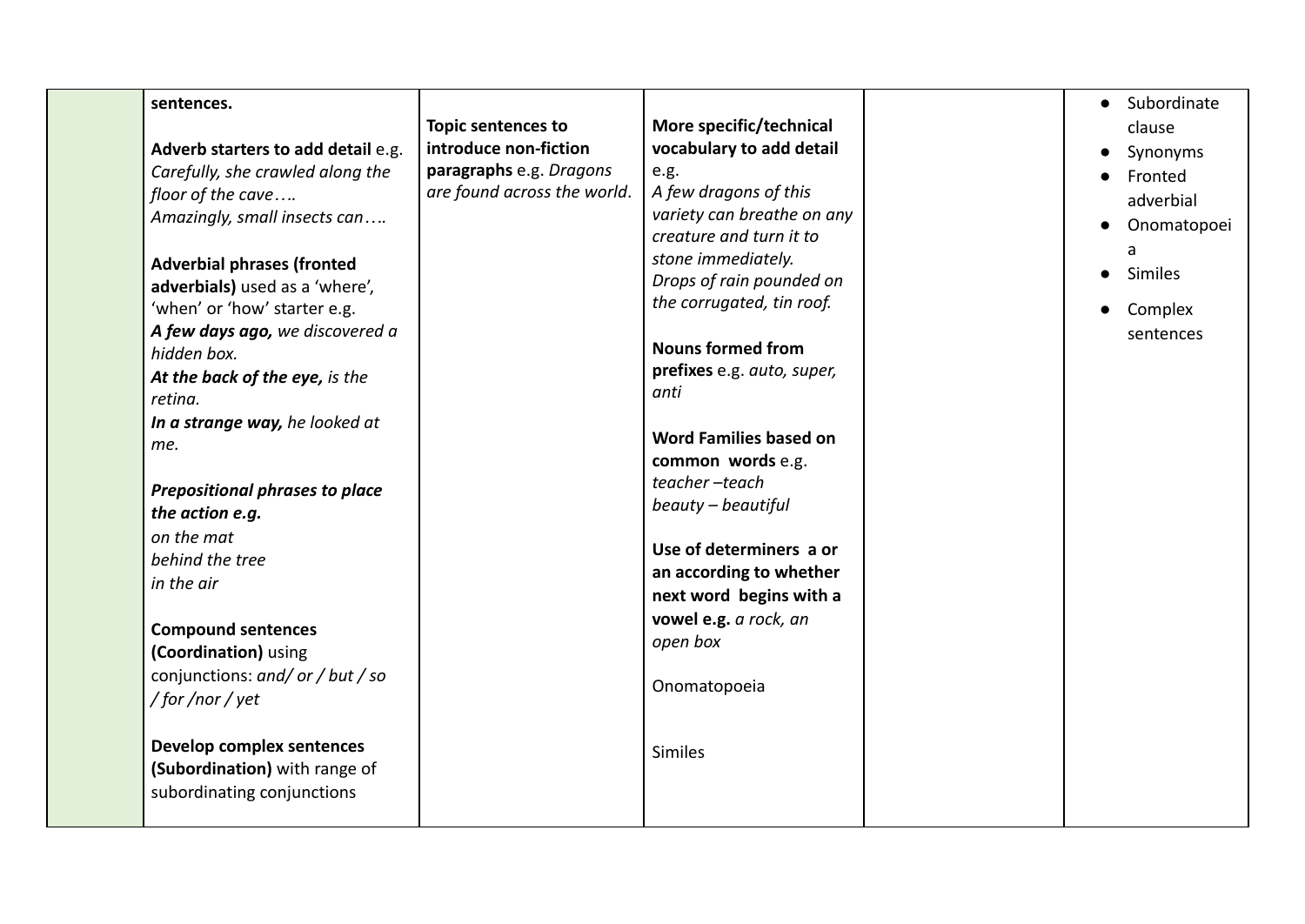|        | <b>Sentence Construction</b>                                                                                                                                                                                                                                                                                                                                                                                                                                                                                                                                                                                                                                                                         | <b>Text</b>                                                                                                                                                                                       | Word Structure /                                                                                                                                                                                                                                                                                                                                                                                                                                                                                                                               | <b>Punctuation</b>                                                                                                                                                                                                                                                                                                                                                                                                                                      | <b>Terminology</b>                                                                                                                                                                           |
|--------|------------------------------------------------------------------------------------------------------------------------------------------------------------------------------------------------------------------------------------------------------------------------------------------------------------------------------------------------------------------------------------------------------------------------------------------------------------------------------------------------------------------------------------------------------------------------------------------------------------------------------------------------------------------------------------------------------|---------------------------------------------------------------------------------------------------------------------------------------------------------------------------------------------------|------------------------------------------------------------------------------------------------------------------------------------------------------------------------------------------------------------------------------------------------------------------------------------------------------------------------------------------------------------------------------------------------------------------------------------------------------------------------------------------------------------------------------------------------|---------------------------------------------------------------------------------------------------------------------------------------------------------------------------------------------------------------------------------------------------------------------------------------------------------------------------------------------------------------------------------------------------------------------------------------------------------|----------------------------------------------------------------------------------------------------------------------------------------------------------------------------------------------|
| Year 4 | <b>Consolidate Year 3 list</b><br>Introduce:<br><b>Standard English for verb</b><br>inflections instead of local<br>spoken forms<br>Long and short sentences:<br>Long sentences to enhance<br>description or information.<br>Short sentences to move events<br>on quickly e.g.<br>It was midnight.<br>It's great fun.<br>Start with a simile e.g.<br>As curved as a ball, the moon<br>shone brightly in the night sky.<br>Like a wailing cat, the ambulance<br>screamed down the road.<br>Secure use of compound<br>sentences (Coordination)<br>using coordinating<br>conjunctions and / or / but<br>/so/for/nor/yet<br>Develop complex<br>sentences: (Subordination)<br><b>Main and subordinate</b> | <b>Consolidate Year 3 list</b><br>Use of paragraphs to<br>organise ideas around a<br>theme<br>Appropriate choice of<br>pronoun or noun within a<br>sentence to avoid<br>ambiguity and repetition. | Language<br><b>Consolidate Year 3 list</b><br>Introduce:<br>Modal verbs: could,<br>should, would<br>Comparative and<br>superlative adjectives<br>e.g.<br>smallsmallersmalles<br>t<br>goodbetterbest<br>Proper nouns refers to a<br>particular person or thing<br>e.g. Monday, Jessica,<br>October, England<br>The grammatical<br>difference between plural<br>and <b>possessive</b> $-s$<br>Standard English forms for<br>verb inflections instead of<br>local spoken forms e.g.<br>we were instead of we was<br>or<br>I did instead of I done | <b>Consolidate Year 3</b><br>list<br>Introduce:<br><b>Commas</b> to mark<br>clauses and to mark<br>fronted adverbials<br><b>Full punctuation for</b><br>direct speech:<br>$\bullet$ Each new<br>speaker on a<br>new line<br>Comma<br>$\bullet$<br>between direct<br>speech and<br>reporting<br>clause e.g. "It's<br>late," gasped<br>Cinderella!<br>Apostrophes to mark<br>singular and plural<br>possession e.g.<br>the girl's name<br>the boys' boots | <b>Consolidate Year 3</b><br>list<br>Introduce:<br>Pronoun<br><b>Possessive</b><br>pronoun<br><b>Adverbial</b><br><b>Determiner</b><br>Rhetorical<br>question<br>Metaphor<br>Personification |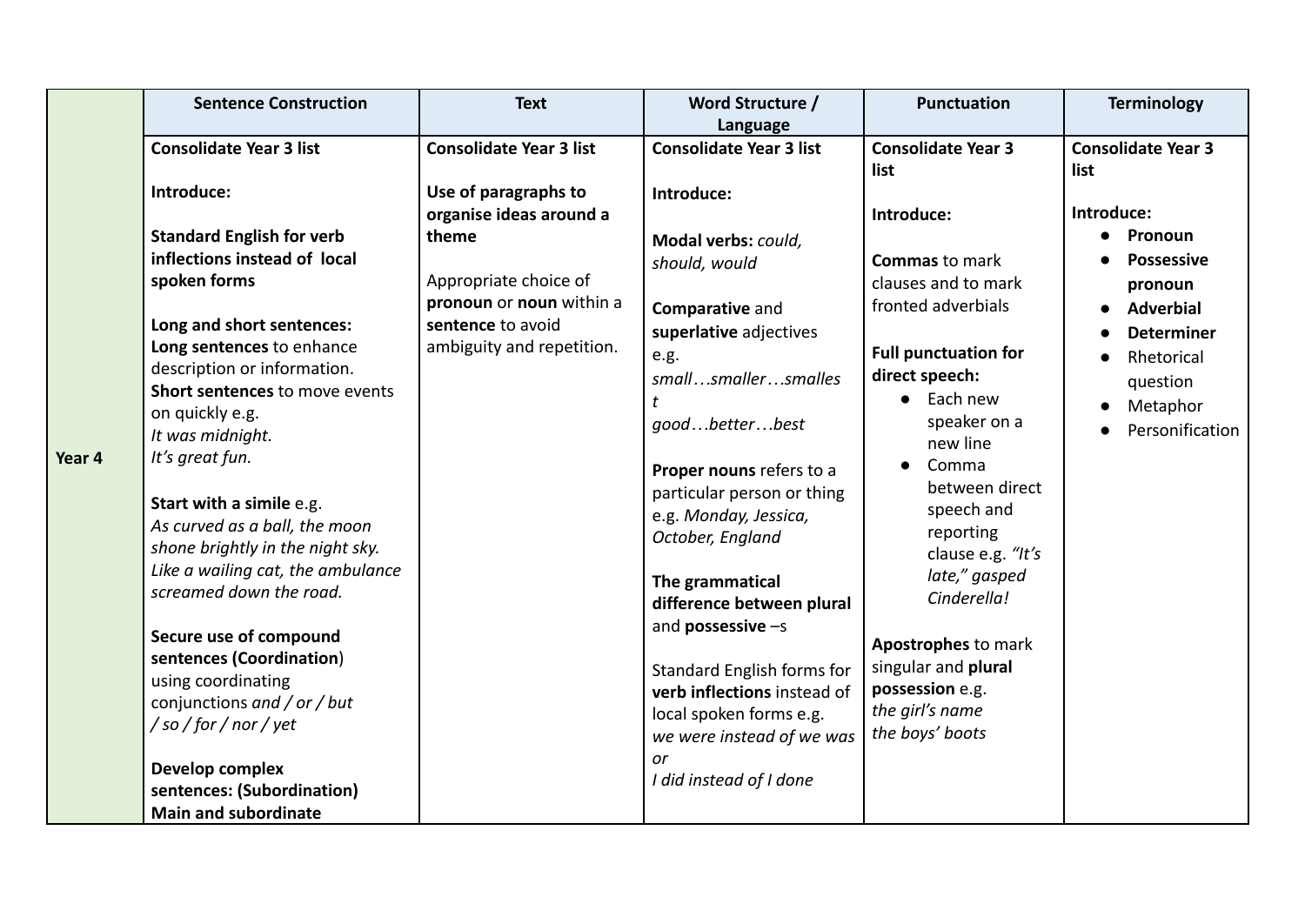| clauses with range of              | Secure use of similes    |  |
|------------------------------------|--------------------------|--|
| subordinating conjunctions.        |                          |  |
|                                    |                          |  |
| -'ed' clauses as starters e.g.     | Metaphor                 |  |
| Frightened, Tom ran                |                          |  |
| straight home to avoid             | Personification          |  |
| being caught.                      |                          |  |
|                                    | Noun phrases expanded    |  |
| Exhausted, the Roman               | by the addition of       |  |
| soldier collapsed at his post.     | modifying adjectives,    |  |
|                                    | nouns and preposition    |  |
| <b>Expanded -'ing' clauses as</b>  | phrases e.g. the teacher |  |
| starters e.g. Grinning             | expanded to: the strict  |  |
| menacingly, he slipped the         | maths teacher with curly |  |
| treasure into his rucksack.        | hair                     |  |
| Hopping speedily towards           |                          |  |
| the pool, the frog dove            |                          |  |
| underneath the leaves.             |                          |  |
| Repetition to persuade e.g. Find   |                          |  |
| us to find the fun                 |                          |  |
|                                    |                          |  |
| Dialogue - verb + adverb e.g.      |                          |  |
| "Hello," she whispered, shyly.     |                          |  |
|                                    |                          |  |
| Use of rhetorical questions        |                          |  |
|                                    |                          |  |
| Sentence of 3 for description e.g. |                          |  |
| The cottage was almost invisible,  |                          |  |
| hiding under a thick layer of snow |                          |  |
| and glistening in the sunlight.    |                          |  |
| Rainbow dragons are covered        |                          |  |
| with many different coloured       |                          |  |
| scales, have enormous, red         |                          |  |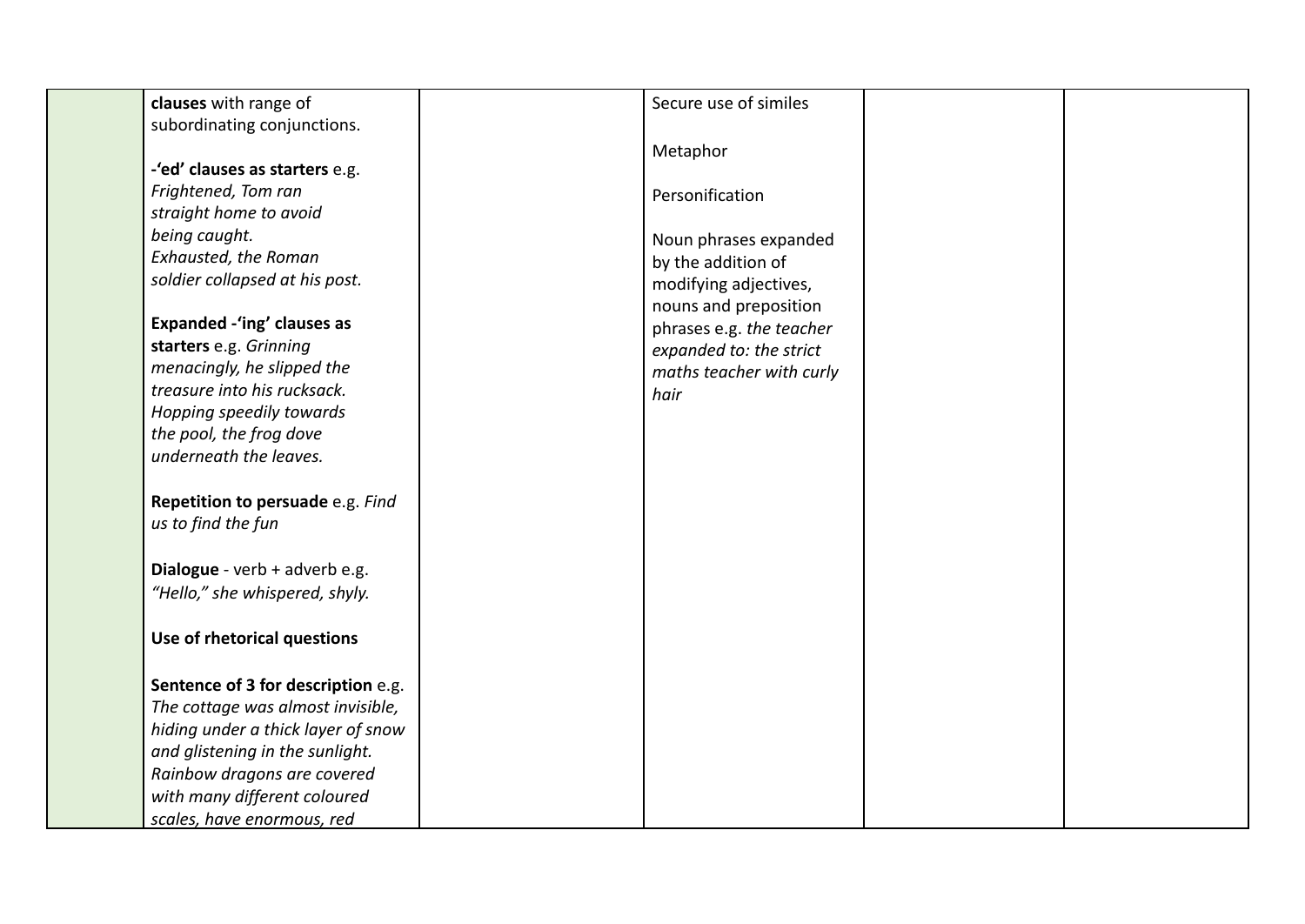|        | eyes and swim on the surface of<br>the water.                                                                                                                                                                                                                                                                                                                                                                                        |                                                                                                                                                                                                                                                                                                                            |                                                                                                                                                                                                                                                                               |                                                                                                                                                            |                                                                                                                                                                |
|--------|--------------------------------------------------------------------------------------------------------------------------------------------------------------------------------------------------------------------------------------------------------------------------------------------------------------------------------------------------------------------------------------------------------------------------------------|----------------------------------------------------------------------------------------------------------------------------------------------------------------------------------------------------------------------------------------------------------------------------------------------------------------------------|-------------------------------------------------------------------------------------------------------------------------------------------------------------------------------------------------------------------------------------------------------------------------------|------------------------------------------------------------------------------------------------------------------------------------------------------------|----------------------------------------------------------------------------------------------------------------------------------------------------------------|
|        | <b>Sentence Construction</b>                                                                                                                                                                                                                                                                                                                                                                                                         | <b>Text</b>                                                                                                                                                                                                                                                                                                                | Word Structure /<br>Language                                                                                                                                                                                                                                                  | <b>Punctuation</b>                                                                                                                                         | <b>Terminology</b>                                                                                                                                             |
|        | <b>Consolidate Year 4 list</b>                                                                                                                                                                                                                                                                                                                                                                                                       | <b>Consolidate Year 4 list</b>                                                                                                                                                                                                                                                                                             | <b>Consolidate Year 4 list</b>                                                                                                                                                                                                                                                | <b>Consolidate Year 4</b><br>list                                                                                                                          | <b>Consolidate Year 4</b><br>list                                                                                                                              |
| Year 5 | Introduce:<br>Relative clauses beginning with<br>who, which, that, where, when,<br>whose or an omitted relative<br>pronoun.<br><b>Develop complex sentences:</b><br>(Subordination) Main and<br>subordinate clauses with full<br>range of conjunctions<br>Expanded -ed clauses as starters<br>e.g.<br>Encouraged by the bright<br>weather, Jane set out for a long<br>walk.<br>Terrified by the dragon, George<br>fell to his knees. | Devices to build cohesion<br>within a paragraph e.g.<br>then, after<br>that, this, firstly<br>Linking ideas across<br>paragraphs using<br>adverbials of time [for<br>example, later], place [for<br>example, nearby] and<br>number [for example,<br>secondly] or tense choices<br>[for example, he had seen<br>her before] | Introduce:<br>Empty words e.g.<br>someone, somewhere<br>was out to get him.<br>Developed use of<br>technical language<br>Converting nouns or<br>adjectives into verbs<br>using suffixes $e.g. - ate;$<br>$-ise; -ify$<br>Verb prefixes e.g. dis-,<br>de-, mis-, over- and re- | Introduce:<br><b>Dashes</b><br>Brackets/dashes/c<br>ommas for<br>parenthesis<br><b>Colons</b><br>Use of commas to<br>clarify meaning or<br>avoid ambiguity | Introduce:<br>• Relative<br>clause<br><b>Relative</b><br>pronoun<br><b>Modal verb</b><br><b>Parenthesis</b><br><b>Bracket</b><br>Dash<br>Cohesion<br>Ambiguity |
|        | <b>Elaboration of starters using</b><br>adverbial phrases e.g.<br>Beyond the dark gloom of the<br>cave, Zach saw the wizard                                                                                                                                                                                                                                                                                                          |                                                                                                                                                                                                                                                                                                                            |                                                                                                                                                                                                                                                                               |                                                                                                                                                            |                                                                                                                                                                |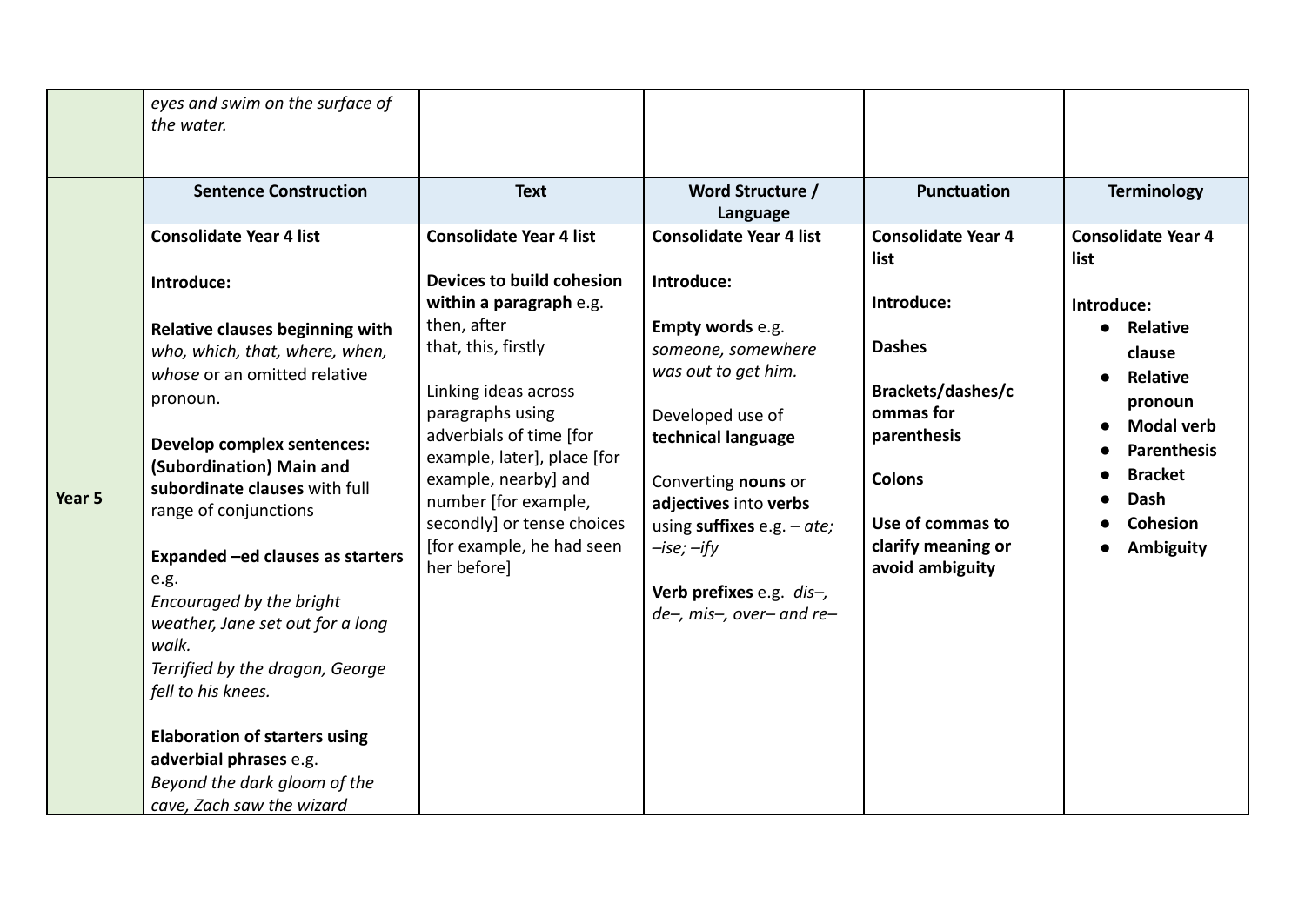| move.                              |  |  |
|------------------------------------|--|--|
| Throughout the night, the wind     |  |  |
| howled like an injured creature.   |  |  |
|                                    |  |  |
|                                    |  |  |
|                                    |  |  |
| <b>Editing sentences</b>           |  |  |
| e.g. lengthening or shortening     |  |  |
| sentence for meaning and /or       |  |  |
| effect                             |  |  |
| Moving sentence chunks (how,       |  |  |
| when, where) around for            |  |  |
| different effects e.g.             |  |  |
| The siren echoed                   |  |  |
| loudlythrough the lonely           |  |  |
|                                    |  |  |
| streets at midnight                |  |  |
|                                    |  |  |
| <b>Stage directions in speech</b>  |  |  |
| (speech + verb + action) e.g.      |  |  |
| "Stop!" he shouted, picking up     |  |  |
| the stick and running after the    |  |  |
| thief.                             |  |  |
|                                    |  |  |
| Indicating degrees of possibility  |  |  |
| using modal verbs e.g. might,      |  |  |
| should, will, must or adverbs e.g. |  |  |
| perhaps, surely                    |  |  |
|                                    |  |  |
| Sentence of 3 for action e.g.      |  |  |
| Sam rushed down the road,          |  |  |
| jumped on the bus and sank         |  |  |
| into his seat.                     |  |  |
| The Romans enjoyed food, loved     |  |  |
| marching but hated the weather.    |  |  |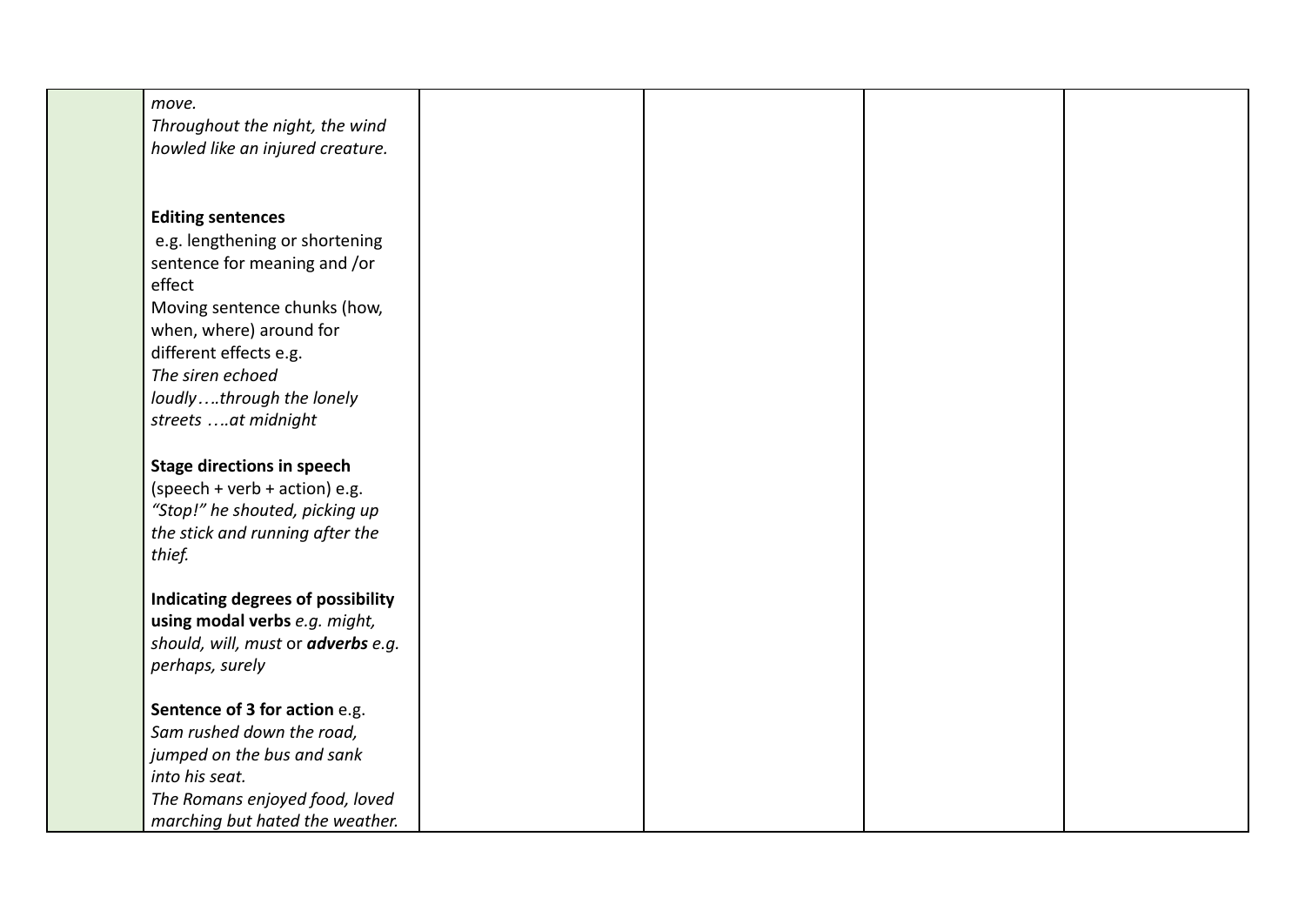| <b>Sentence Construction</b>                                                                                                                                                                                                                                                                                                                                                                                                                                                                                                                                                                                                                                                                                             | <b>Text</b>                                                                                                                                                                                                                                                                                                                                                                                    | Word Structure /                                                                                                                                                                                                                                                                                                                                                                                                                                                                                                                                             | <b>Punctuation</b>                                                                                                                                                                                                                                                                                                                                                                                     | <b>Terminology</b>                                                                                                                                                                                                              |
|--------------------------------------------------------------------------------------------------------------------------------------------------------------------------------------------------------------------------------------------------------------------------------------------------------------------------------------------------------------------------------------------------------------------------------------------------------------------------------------------------------------------------------------------------------------------------------------------------------------------------------------------------------------------------------------------------------------------------|------------------------------------------------------------------------------------------------------------------------------------------------------------------------------------------------------------------------------------------------------------------------------------------------------------------------------------------------------------------------------------------------|--------------------------------------------------------------------------------------------------------------------------------------------------------------------------------------------------------------------------------------------------------------------------------------------------------------------------------------------------------------------------------------------------------------------------------------------------------------------------------------------------------------------------------------------------------------|--------------------------------------------------------------------------------------------------------------------------------------------------------------------------------------------------------------------------------------------------------------------------------------------------------------------------------------------------------------------------------------------------------|---------------------------------------------------------------------------------------------------------------------------------------------------------------------------------------------------------------------------------|
|                                                                                                                                                                                                                                                                                                                                                                                                                                                                                                                                                                                                                                                                                                                          |                                                                                                                                                                                                                                                                                                                                                                                                | Language                                                                                                                                                                                                                                                                                                                                                                                                                                                                                                                                                     |                                                                                                                                                                                                                                                                                                                                                                                                        |                                                                                                                                                                                                                                 |
| <b>Consolidate Year 5 list</b>                                                                                                                                                                                                                                                                                                                                                                                                                                                                                                                                                                                                                                                                                           | <b>Consolidate Year 5 list</b>                                                                                                                                                                                                                                                                                                                                                                 | <b>Consolidate Year 5 list</b>                                                                                                                                                                                                                                                                                                                                                                                                                                                                                                                               | <b>Consolidate Year 5 list</b>                                                                                                                                                                                                                                                                                                                                                                         | <b>Consolidate Year 5</b><br>list                                                                                                                                                                                               |
| Secure use of complex sentences:<br>(Subordination) Main and<br>subordinate clauses with full<br>range of conjunctions<br>Active and passive verbs to<br>create effect and to affect<br>presentation of information e.g.<br><b>Active:</b> Tom accidently dropped<br>the glass.<br>Passive: The glass was accidently<br>dropped by Tom.<br>Year 6<br><b>Active:</b> The class heated the<br>water.<br>Passive: The water was heated.<br>The difference between<br>structures typical of informal<br>speech and structures<br>appropriate for formal speech<br>and writing such as the use of<br>question tags e.g.<br>He's your friend, isn't he?<br>Or<br>The use of the subjunctive in<br>some very formal writing and | Linking ideas across<br>paragraphs using a wider<br>range of cohesive devices:<br>repetition of a word or<br>phrase, grammatical<br>connections [for example,<br>the use of adverbials such<br>as on the other hand, in<br>contrast, or as a<br>consequence], and ellipsis<br>Layout devices [for<br>example, headings,<br>sub-headings, columns,<br>bullets, or tables, to<br>structure text] | Build in literary features to<br>create effects e.g.<br>alliteration,<br>onomatopoeia, similes,<br>metaphors<br>The difference between<br>vocabulary typical of<br>informal speech and<br>vocabulary appropriate for<br>formal speech and writing<br>e.g. said versus reported,<br>alleged, or claimed in<br>formal speech or writing<br>How words are related as<br>synonyms and antonyms<br>e.g. big/large/little<br>Developed use of<br>rhetorical questions for<br>persuasion<br>Expanded noun phrases<br>to convey complicated<br>information concisely | Use of the semi-colon,<br>colon and dash to<br>indicate a stronger<br>subdivision of a<br>sentence than a<br>comma.<br>Use of colon to<br>introduce a list and<br>semi-colons within lists.<br><b>Punctuation of bullet</b><br>points to list<br>information.<br>How hyphens can be<br>used to avoid<br>ambiguity e.g. man<br>eating shark versus<br>man-eating shark<br>Or<br>recover versus re-cover | Introduce:<br><b>Active and</b><br>passive<br>voice<br>Subject<br>and object<br>Hyphen<br>Antonym<br>Colon<br>Semi-colon<br><b>Bullet points</b><br><b>Ellipsis</b><br>Present/past<br>progessive,<br>continuous<br>and perfect |